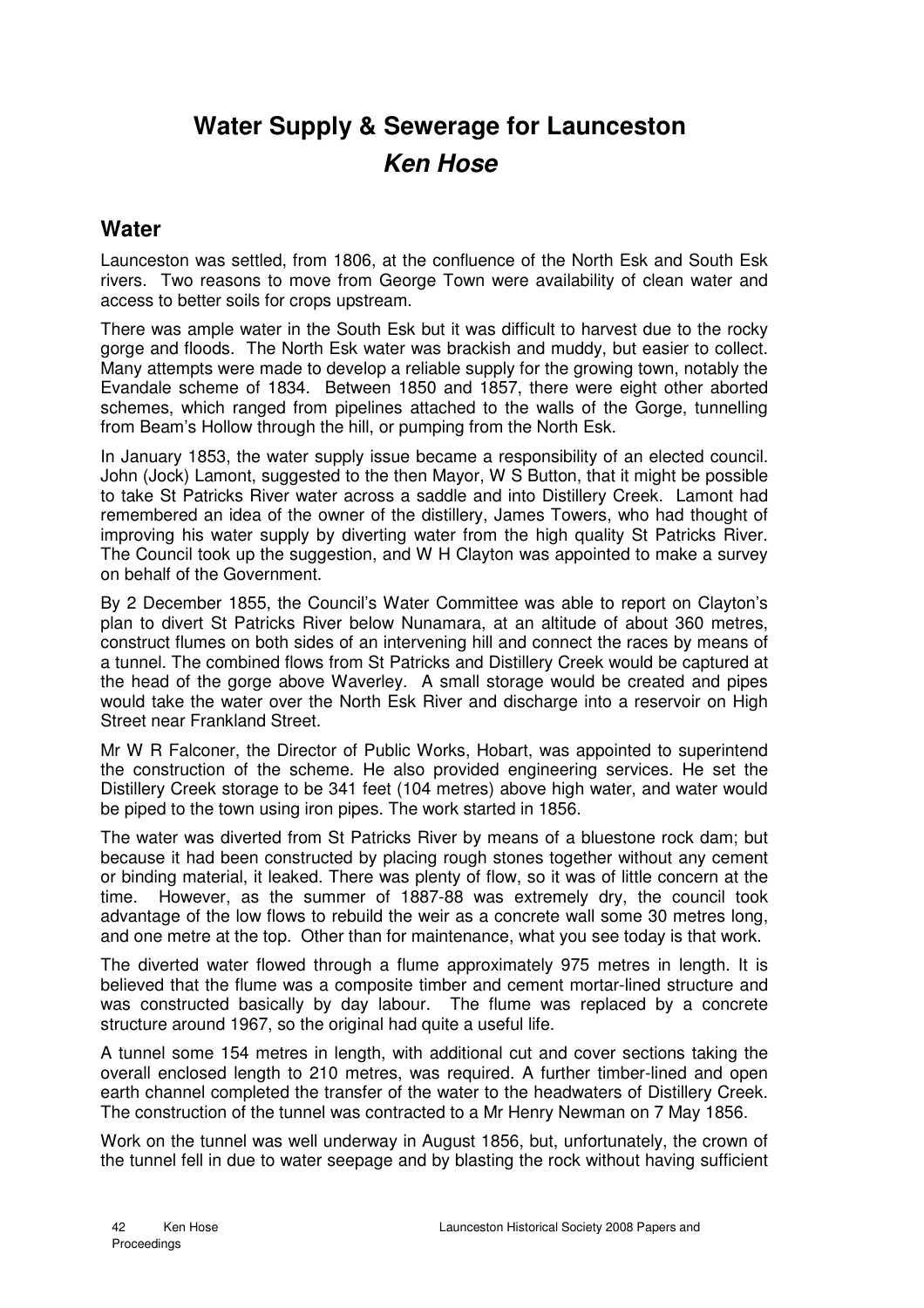supporting timbers. In spite of many difficulties, the tunnel was finished in 1857 and is still in use today, albeit with a concrete lining provided in 1912.

The smaller dam on Distillery Creek, above Waverley, was a rock and concrete structure diverting water from the creek into the 250 mm cast iron pipe. The pipeline crossed the North Esk River at Hoblers Bridge and continued to the site of a tank off High Street. A 225 mm pipe was laid in Frankland and George Streets to link to another tank being constructed at Hill Street, West Launceston, then called Cataract Hill. Both of the brick reservoirs were constructed by contractor Philip Miller in 1857-58. Iron pipes were supplied by various British foundries.

Except for the reservoirs, the works were completed in 1857, with the opening of the sluice gates performed by the Mayor, Ald. Henry Dowling, on 23 October 1857.

The fountain in Prince's Square was purchased from a Parisian firm exhibiting at the London Exhibition. It was provided by the Council to celebrate the completion of the new water scheme, but did not arrive until February 1858. The fountain was erected immediately but it was 1859 before it was in full operation.

The water supply, as well as being distributed to all who wanted to pay, also was a mechanism to flush the street table drains and supply many drinking water fountains other than the main fountain in Prince's Square. The water supply also enabled the installation of a water-borne sewage system.



The fountain in Prince's Square, Launceston, erected in 1858 to celebrate the arrival of the new water scheme. Ken Hose

## **The Sewers**

In Launceston, there were no sewers constructed until 1860. Drainage before then appears to have consisted mostly of open ditches, with sanitation provided by cess pits, and later pan collection. The Council took steps to improve sanitation.

On 5 July 1856, the Sewerage Committee, consisting of the Mayor and four Aldermen, reported to the Council, saying: "the Town lying between Upton and Bourke Streets on the west, and Tamar and Welman Streets in the east, which your Committee believe